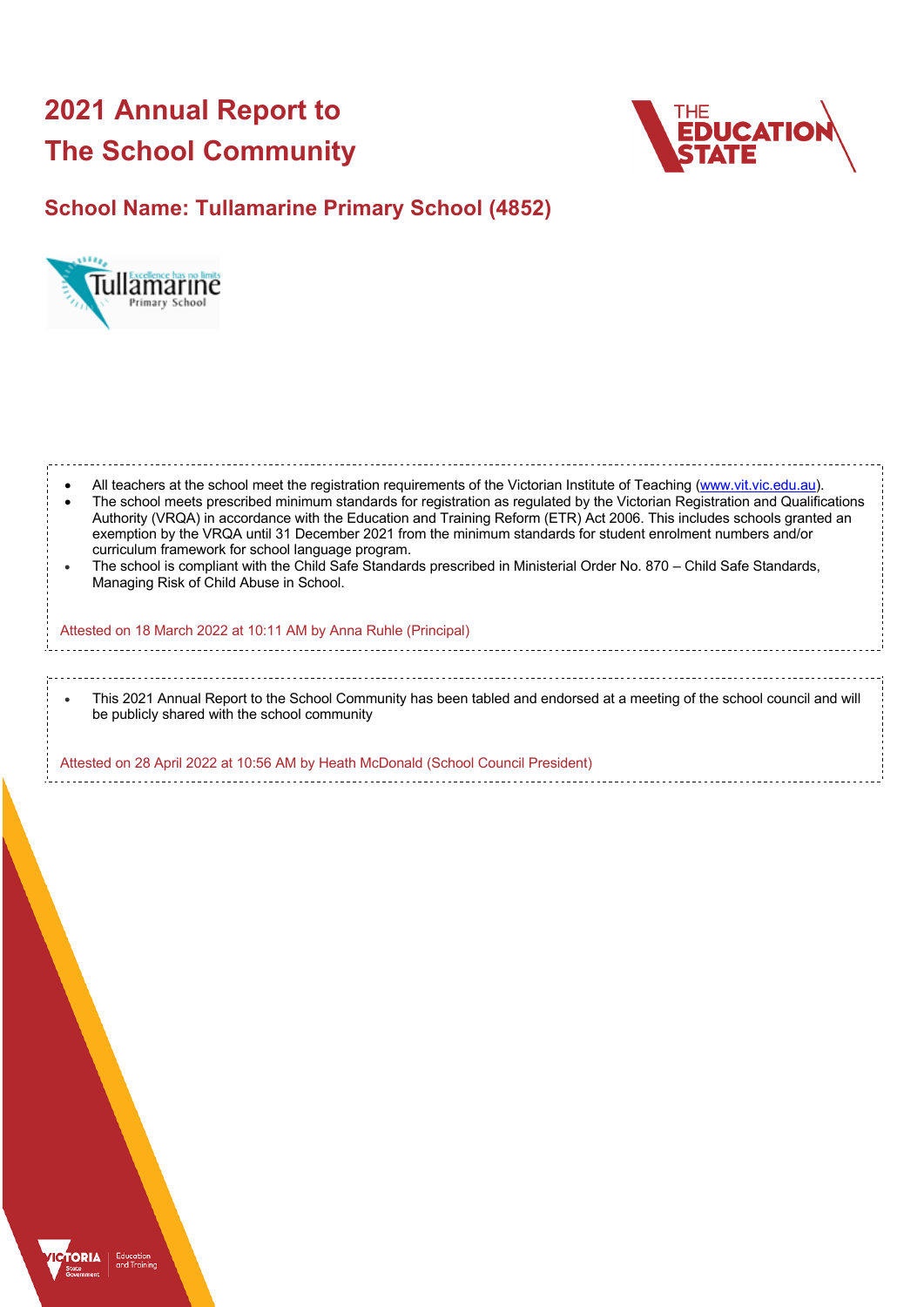

# How to read the Annual Report

## What does the *'About Our School'* commentary section of this report refer to?

The 'About our school' commentary provides a brief background on the school, an outline of the school's performance over the year and future directions.

The 'School Context' describes the school's vision, values and purpose. Details include the school's geographic location, size and structure, social characteristics, enrolment characteristics and special programs.

The 'Framework for Improving Student Outcomes (FISO)' section includes the improvement initiatives the school has selected and the progress they have made towards achieving them through the implementation of their School Strategic Plan and Annual Implementation Plan.

### What does the *'Performance Summary'* section of this report refer to?

The Performance Summary includes the following:

#### **School Profile**

- student enrolment information
- the school's 'Student Family Occupation and Education' category
- a summary of parent responses in the Parent Opinion Survey, shown against the statewide average for Primary schools
- school staff responses in the area of School Climate in the School Staff Survey, shown against the statewide average for Primary schools

#### **Achievement**

- English and Mathematics for Teacher Judgements against the curriculum
- English and Mathematics for National Literacy and Numeracy tests (NAPLAN).

#### **Engagement**

Student attendance at school

#### **Wellbeing**

Student responses to two areas in the Student Attitudes to School Survey:

- Sense of Connectedness
- Management of Bullying

Results are displayed for the latest year and the average of the last four years (where available). As NAPLAN tests were not conducted in 2020, the NAPLAN 4-year average is the average of 2018, 2019 and 2021 data in the 2021 Performance Summary.

### Considering COVID-19 when interpreting the Performance Summary

The Victorian community's experience of COVID-19, including remote and flexible learning, had a significant impact on normal school operations in 2020 and 2021. This impacted the conduct of assessments and surveys. Readers should be aware of this when interpreting the Performance Summary.

For example, in 2020 and 2021 school-based surveys ran under changed circumstances, and NAPLAN was not conducted in 2020. Absence and attendance data during this period may have been influenced by local processes and procedures adopted in response to remote and flexible learning.

Schools should keep this in mind when using this data for planning and evaluation purposes.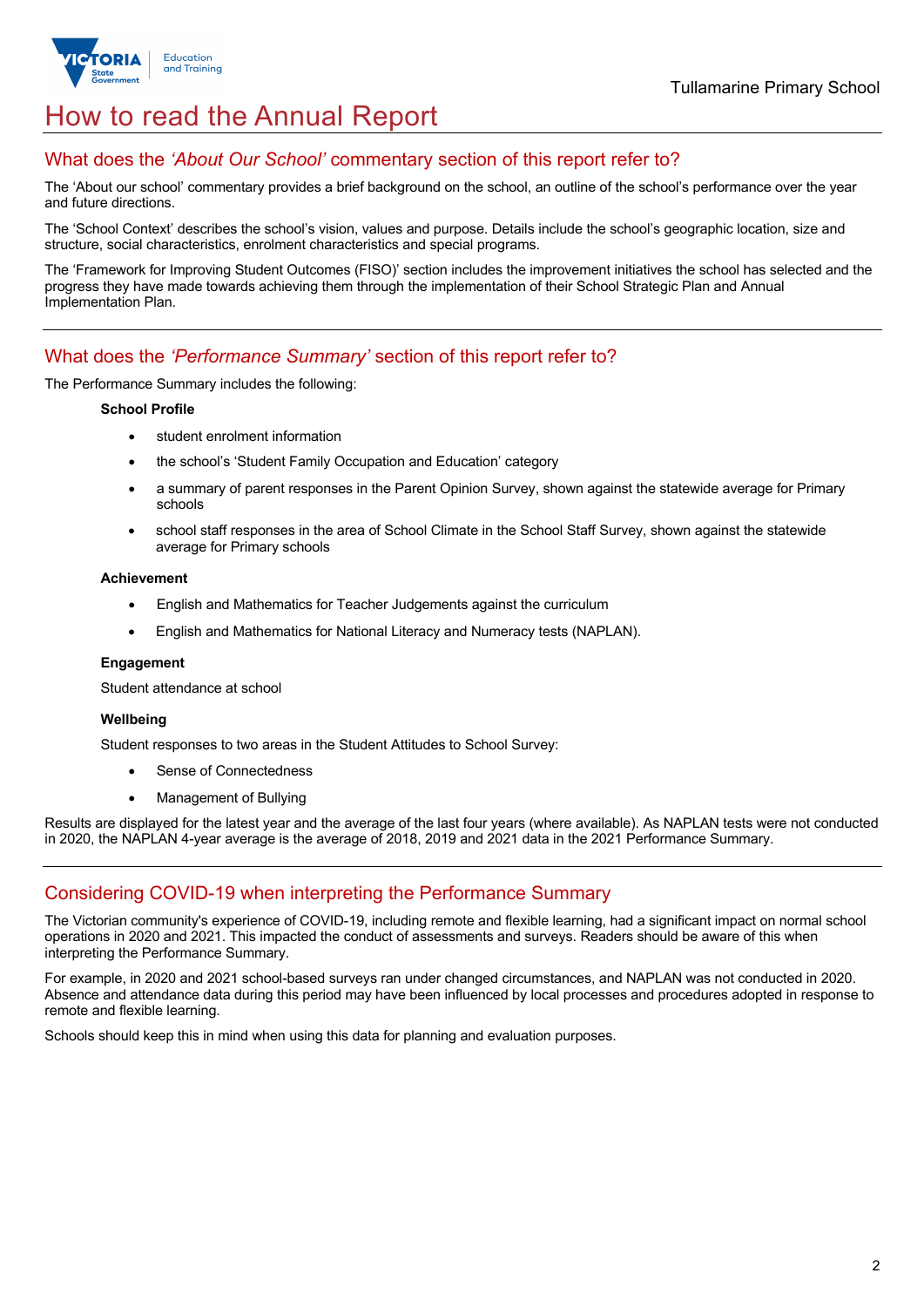

# How to read the Annual Report (continued)

### What do *'Similar Schools'* refer to?

Similar Schools are a group of Victorian government schools with similar characteristics to the school.

This grouping of schools has been created by comparing each school's socio-economic background of students, the number of non-English speaking students and the school's size and location.

### What does *'NDP'* or '*NDA*' mean?

'NDP' refers to no data being published for privacy reasons or where there are insufficient underlying data. For example, very low numbers of participants or characteristics that may lead to identification will result in an 'NDP' label.

'NDA' refers to no data being available. Some schools have no data for particular measures due to low enrolments. There may be no students enrolled in some year levels, so school comparisons are not possible.

Note that new schools only have the latest year of data and no comparative data from previous years. The Department also recognises unique circumstances in Specialist, Select Entry, English Language, Community Schools and schools that changed school type recently, where school-to-school comparisons are not appropriate.

## What is the *'Victorian Curriculum'*?

The Victorian Curriculum F–10 sets out what every student should learn during his or her first eleven years of schooling. The curriculum is the common set of knowledge and skills required by students for life-long learning, social development and active and informed citizenship.

The Victorian Curriculum is assessed through teacher judgements of student achievement based on classroom learning.

The curriculum has been developed to ensure that school subjects and their achievement standards enable continuous learning for all students, including students with disabilities.

The 'Towards Foundation Level Victorian Curriculum' is integrated directly into the curriculum and is referred to as 'Levels A to D'.

'Levels A to D' may be used for students with disabilities or students who may have additional learning needs. These levels are not associated with any set age or year level that links chronological age to cognitive progress (i.e., there is no age expected standard of achievement for 'Levels A to D').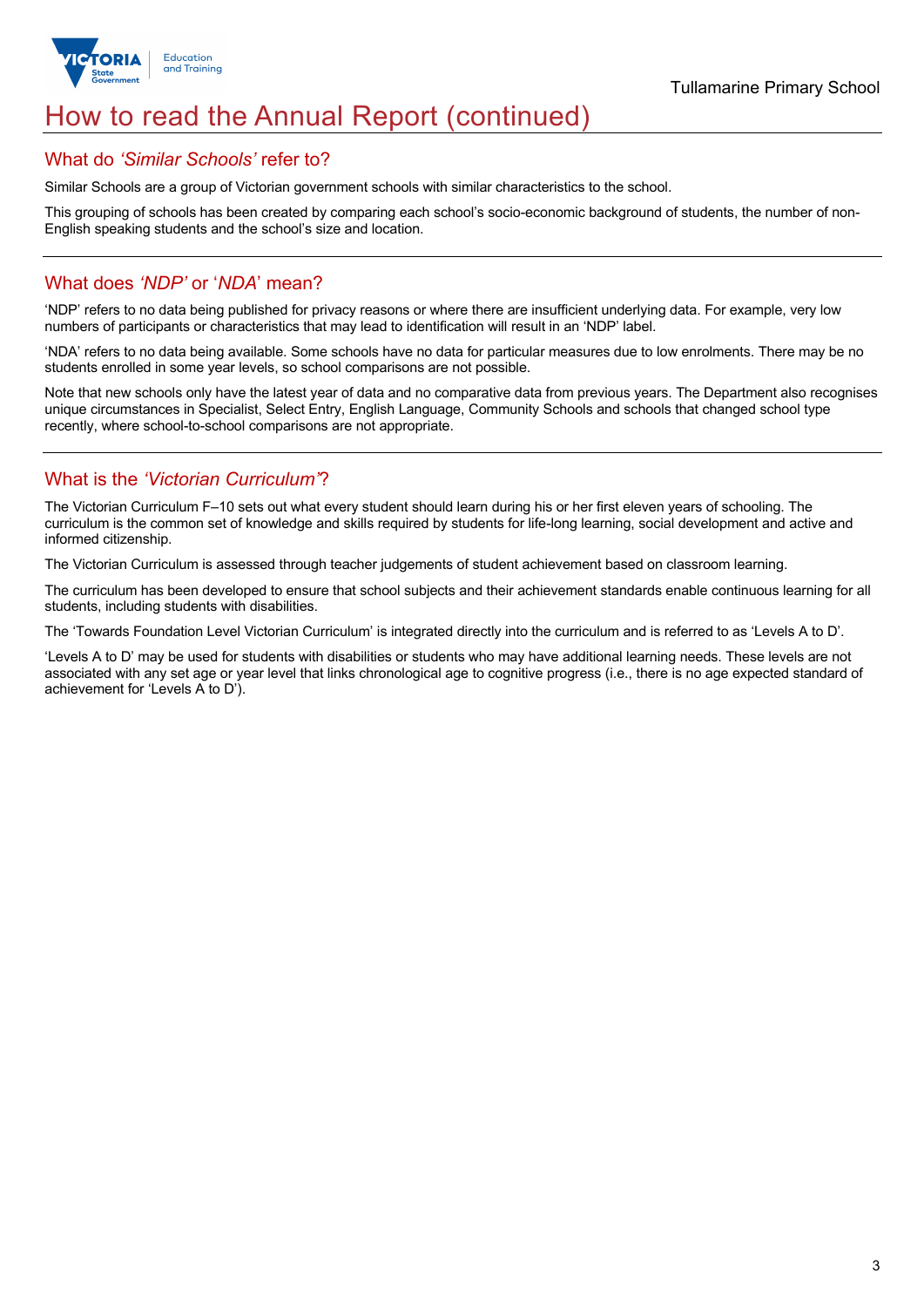

# **About Our School**

## School context

At the February 2021 Census, Tullamarine Primary School's enrolment was 280. Whilst a number of students enrolled at the school during the year a number of students also moved away and we ended the year with 285 students. In 2021 the school had an effective full time establishment of 2.0 Principal Class, 18.7 teachers, 5.4 ESO / Integration Aides, including 2 administrative support staff.

The school is close to Melbourne Airport and is accessible via the Tullamarine Freeway. The school is committed to high academic standards and has high expectations of all students. We are focused on providing all students with a strong foundation for learning for life. We recognise that it is essential to establish strong links between the school, the home, neighbouring schools and pre-school providers. Our school promotes a shared learning partnership with the realisation that student achievement is enhanced by effective communication, including meaningful assessment and reporting practices.

We are part of the Hume Moreland Network of schools in the North-Western Victoria Region. The school is committed to implementing high quality Literacy and Numeracy programs, as well as building even further on past and recent successes. The school has a close relationship with the neighbouring secondary colleges, primary schools and kindergartens from this region.

The school serves an increasingly multi-cultural population. 25% of students live in households where English is not the main language and 2% of students identify as Aboringinal. None of our staff identify as Aboriginal or Torres Straight Islander. Twenty-four nationalities are represented in the school. The school has recognised increasing levels of disadvantage within its community over the last several years, and the school has a Student Family Occupation (SFOE) density of 0.44. There is a high level of transience among the student population.

Tullamarine Primary School's values in 2021 were Respect, Leadership and Creativity.

Our vision for our school is that `Tullamarine Primary School empowers students to become lifelong learners who strive to reach their full potential academically, socially and emotionally'.

Our mission statement is `Tullamarine Primary School is committed to developing lifelong learners. As a community we set high expectations, build strong relationships and support one another to collaborate and take risks. The delivery of a high-quality education, in an innovative and inclusive learning environment, is underpinned by the values of respect, resilience and teamwork.'

The school is organised into four Learning Communities covering Foundation, Years 1 and 2, Years 3 and 4, and Years 5 and 6. The Learning Communities are organised into composite classes of 20-24 students. The school offers a comprehensive curriculum in line with the Victorian Curriculum. Specialist and support programs include: Physical Education, The Arts, Italian and STEM.

Fifteen students are funded under the Program for Students with Disabilities (PSD). These students are supported by six aides. Student welfare is a high priority. We are a Respectful Relationships Lead School and utilise the School Wide Positive Behaviour Support Framework to teach and acknowledge expected behaviours across the school. Relationships between staff and students are very positive. Through its emphasis on developing strong home-school partnerships the school has been able to meet the learning and wellbeing needs of a diverse range of students.

## Framework for Improving Student Outcomes (FISO)

In 2021 the priorities addressed in Tullamarine Primary School's Annual Implementation Plan were Excellence in Teaching and Learning and Positive Climate for Learning. The FISO initiatives that we focused on were Building Practice Excellence, Curriculum Planning and Assessment and Empowering Students and Building School Pride.

Our first goal was to improve student learning outcomes from foundation to grade 6 in Literacy and Mathematics. Our Key Improvement Strategies implemented for this goal were focused on `improving data collection and analysis' and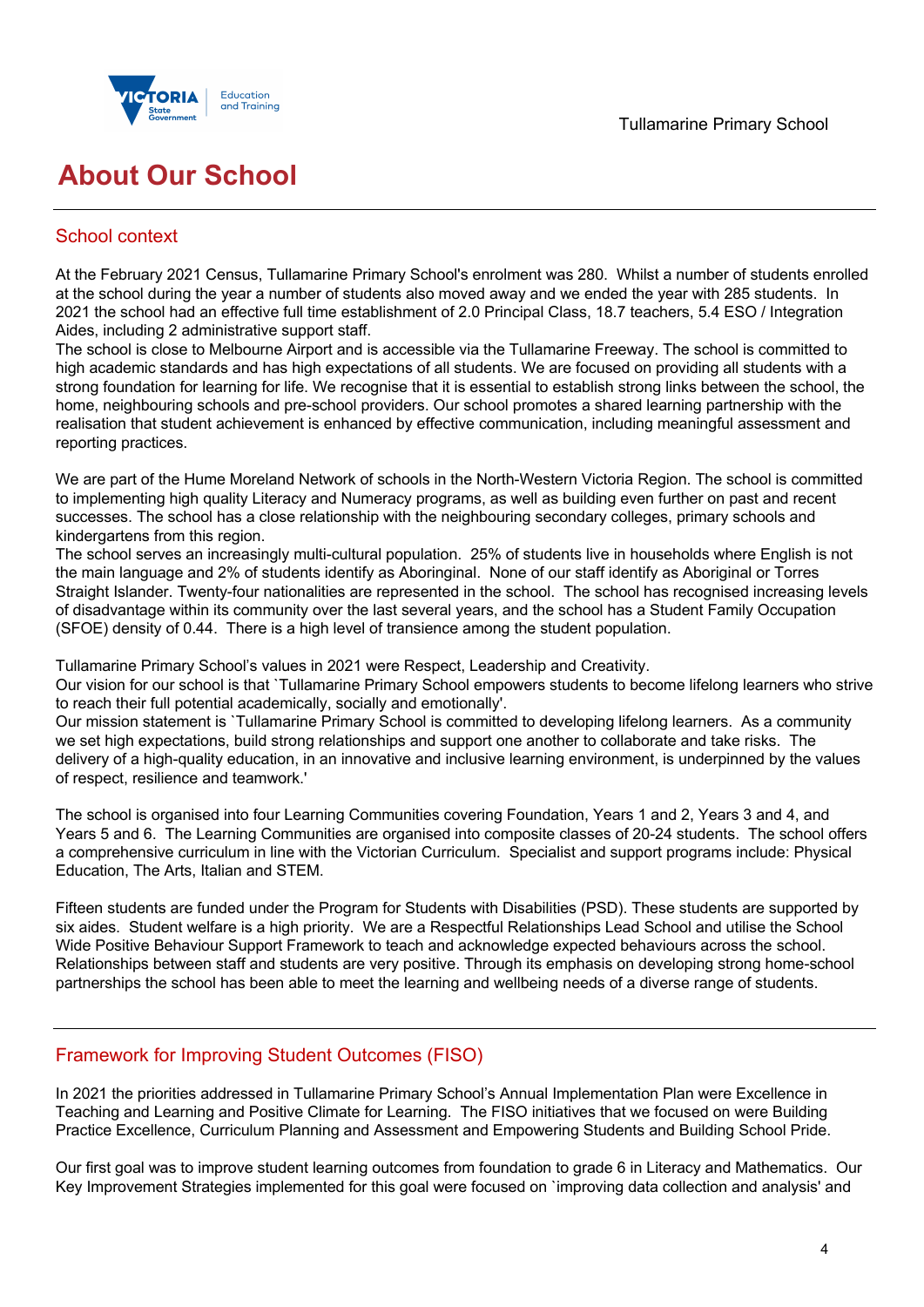

`building consistent and effective planning practices'

Our second goal was to build a collaborative learning culture. Our Key Improvement Strategies implemented for this goal were focused on `building and refining consistency of expectation` and `embedding a culture of student agency and engagement.'

At the start of 2021 we were very excited about the work we were going to do during the year and the gains that students were going to make as we were into the final year of our Strategic Plan and changes to teaching and learning were becoming evident.

Again, the move to remote and flexible learning in 2021 changed the way we as a school worked. However, we did our best to continue the work we needed to do on the actions identified in our AIP as listed above. We ensured that we continued to prioritise and enable professional learning and support for staff - in a modified way. We utilised Zoom to hold all PL sessions and whole staff meetings each week. Teachers continued to meet weekly (via Zoom) in their Professional Learning Communities to look at the modified data they were able to collect on students and to analyse and plan for teaching and learning needs. Teachers continued to focus on student learning of Literacy and Mathematics and checked in with every child every day.

Building on the learnings from periods of remote and flexible learning in 2020 enabled us to improve our processes and be more effective. This was evident when we analysed our 2021 student learning data.

### Achievement

Over the last four years we have gone through many changes to our teaching and learning programs, including two years with long periods of remote and flexible learning. We were however, extremely pleased in 2021 to see improvement in our student learning data.

During remote learning, staff utilized a range of technologies to deliver teaching and learning and to assess student learning. Teachers continued to develop new ways of differentiating learning for students remotely and have continued to utilise ZOOM and Google classrooms in their everyday work.

Students supported through the Program for Students with a Disability all showed excellent progress in achieving their individual goals as identified in their Individual Education Plans and were heavily supported during periods of remote and flexible learning. Classroom teachers and ES staff met with these students daily throughout the periods of remote and flexible learning to support them with their individual learning goals. Individual Education Plans were developed for this children by classroom teachers and parents.

Whilst we did not meet our aspirational teacher judgement targets set in our Strategic Plan, analysis of this data shows improvement in all areas and most year levels for the percentage of students who achieved at or above the expected levels. Reading and writing data improved in years 1, 2, 3, 4 and 5. Whilst Numeracy data improved in Foundation and years 1, 3, 4 and 5. Overall we were most impressed with the year 5 teacher judgement data which showed huge improvement in all three areas in 2021.

Whilst we did not achieve our NAPLAN targets in 2021, we were extremely pleased to see that our NAPLAN results are higher than our local Network Schools results in all areas except for Year 5 Writing and Number. Our target for Reading in Year 3 was for 55% of students, or above, to be in the top two bands (5 & 6). in 2021 49% of students achieved in the top two bands. Our network achieved 36% and similar schools 53%. It is also important to note that students in the bottom two bands went from 29% (13 students) in 2018 to only 7% in 2021 which is only 3 students.

Our target for Writing in Year 3 was for 75% of students, or above, to be in the top two bands (5 & 6). In 2021 we had 49% of our students achieve results in the top two bands. Our network achieved 40% and similar schools 51%. Once again, our results are higher than our local network schools and very close to our Similar Schools results. Our result of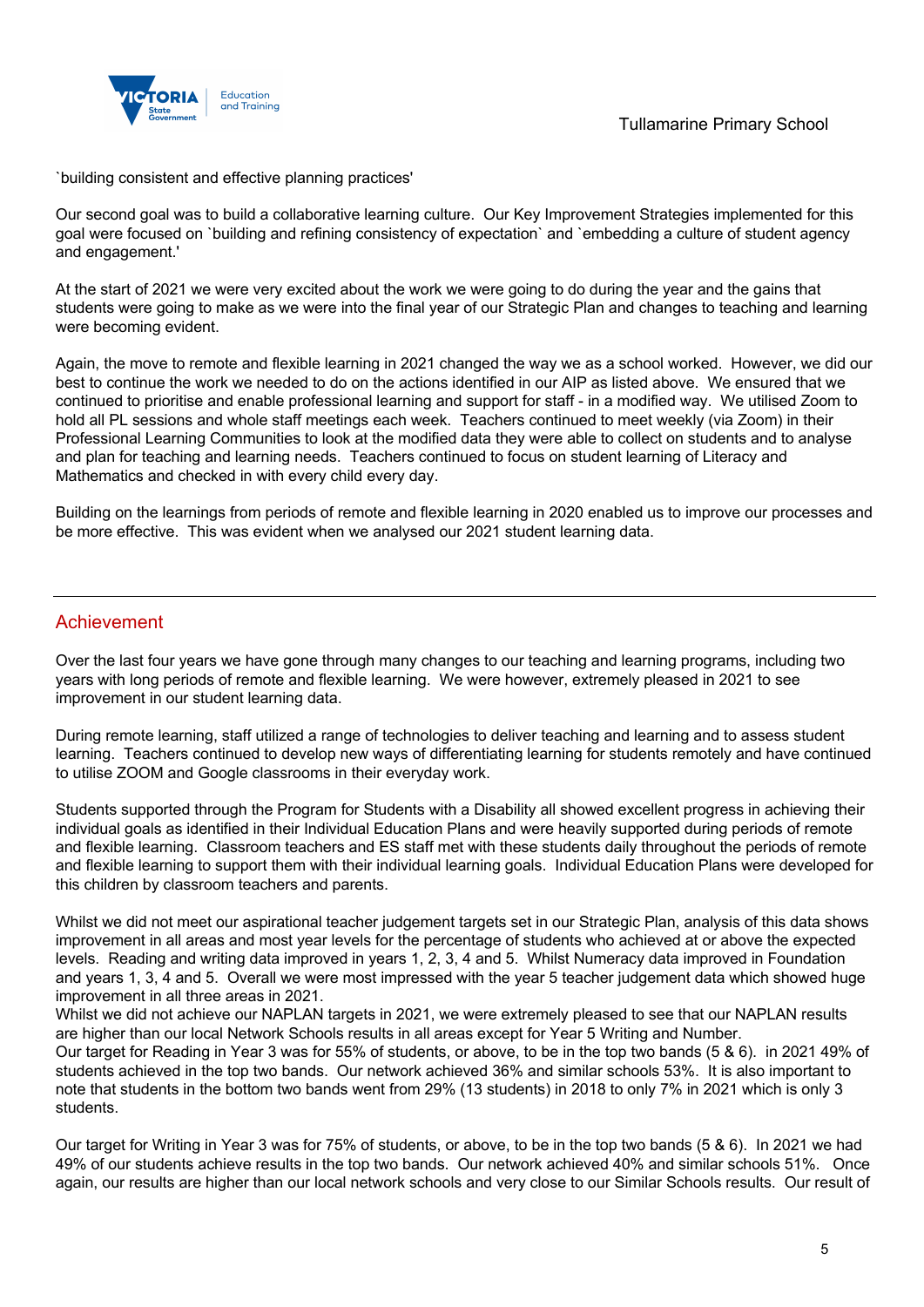

49% is also close to the State result of 55%. It is also important to note that students in the bottom two bands went from 17% (8 students) in 2018 to only 2% in 2021 which is only 2 students.

Our target for Numeracy in Year 3 was for 50% of students, or above, to be in the top two bands (5 & 6). In 2021 we had 29% of our students achieve results in the top two bands. Our network achieved 17% and similar schools 33%. Once again, our results are higher than our local network schools and very close to our Similar Schools results. Our result of 29% is also close to the State result of 33%. It is also important to note that students in the bottom two bands went from 27% (12 students) in 2018 to 12% in 2021 which is only 5 students. We are extremely pleased with the Year 3 NAPLAN Results in 2021.

Our target for Reading in Year 5 was for 50% of students, or above, to be in the top two bands (7 & 8). in 2021 26% of students achieved in the top two bands. It is important to note that we achieved higher than our network schools who achieved 18% and that our results were close to our similar schools who achieved 34%. Unfortunately, our results were well below the State level of 43% of students in the top two bands. It is also important to note that students in the bottom two bands went from 22% (9 students) in 2018 to only 4% in 2021 which is only 2 students. We are pleased with our Year 5 Reading results when compared to our 2019 data and the 2021 Network data.

We are extremely disappointed in our Year 5 Writing results. In 2021 we dropped to only 2% of our students achieving results in the top two bands. It is important to note that our network schools only achieved 10% and similar schools only achieved 16%. However, our results were well below the State achievement level of 20% of students in the top two bands. We are also disappointed in our year 5 Numeracy results. In 2021 we had 11% of our students achieving results in the top two bands. It is important to note that our network schools only achieved 12%. However, our results were well below the Similar Schools who achieved 25% and the State achievement level of 33% of students in the top two bands.

Whilst we did not achieve our NAPLAN Growth targets we are extremely pleased to see that in 2021 our High Relative Growth in Reading results are above both our local Network and Similar Schools results. Our High Growth was 21% with similar Schools achieving 20% and Network Schools achieving 15%. We were close to the State level of High Growth at 24%. It is important to note that our low growth improved from 34% (14 students) in 2019 to 21% (9 students) in 2021. Overall, we are very pleased with our growth data for Reading.

We were disappointed with our High Relative Growth data for both Writing and Numeracy. However it is important to note that in both areas our low growth improved.

Our achievement data shows improvement in 2021 and we intend to build on this success in 2022.

## Engagement

In 2021 Tullamarine Primary School intended to continue to have a major focus on school attendance. However, with further periods of remote and flexible learning this became more difficult.

In order to address attendance all teachers were asked to mark the roll every morning to ensure that all children were engaging in their learning on Zoom. Any children that did not attend the Zoom lessons for three or more days, with no absence notification from parents, were followed up by the school admin team. A phone call was made to parents to check why their child was not online.

We had a number of families whose engagement level in online learning was extremely low. In order to address this the Principal and Assistant Principal made a number of home visits to check on children and to see what support the families needed to ensure their children engaged in online learning. These home visits had a positive impact in most cases.

In order to support student engagement during the transition back to onsite learning, our school put a range of strategies in place. We ensured that:

- we kept a whole school focus on wellbeing and all teachers spent most afternoons in term 4 focusing on wellbeing activities

- students were re-taught `how' to be a learner at school

- students still understood school expectations as outlined in our School Wide Positive Behaviour Matrix and flowcharts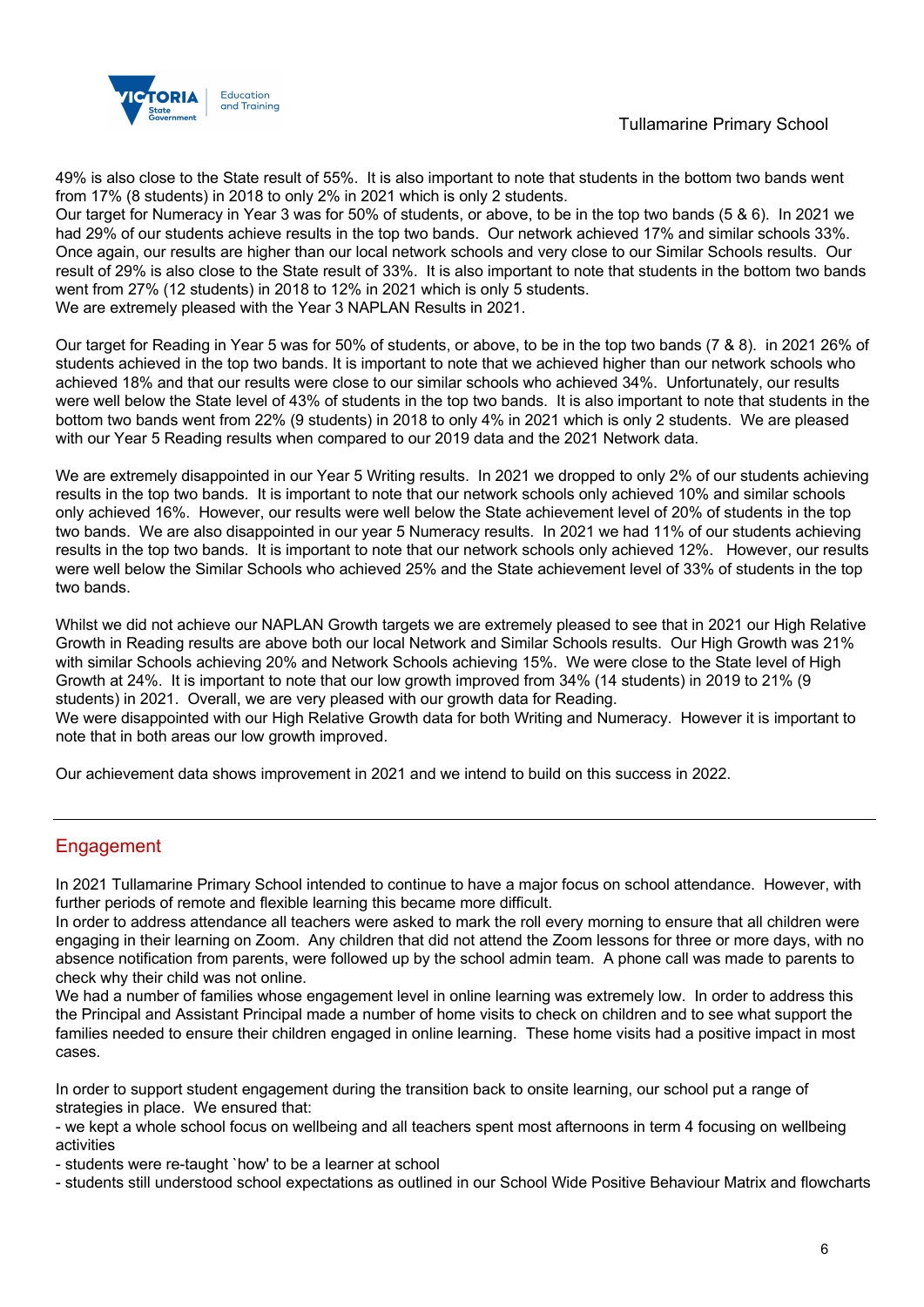

### - we communicated with the parent community regularly

Student attendance will continue to be a central focus of student engagement in 2022. We are continuing to implement a Staged Response to non-attendance in 2022 and will continue to implement strategies from the resources Its Not Ok to be Away and Every Day Counts, to improve student attendance.

We pride ourselves on providing a positive, caring and safe environment that supports student learning. We continue to provide an atmosphere of cohesiveness, mutual respect and trust between students, teachers and parents. Overall students at Tullamarine Primary School are engaged and connected to the school. We are proud of the positive environment we have created that is engaging for students. In 2021 created more outdoor creative play spaces for our students, including the addition of a cubby house. We found that engagement in creative play in the school yard during break times was extremely high. We believe that this, in conjunction with the further implementation of the School Wide Positive Behaviour Framework across the school, has led to a significant decrease in behaviour issues in the yard and in classrooms.

### **Wellbeing**

Once again in 2021 wellbeing for staff and students was of the highest priority due to further periods of remote and flexible learning. Whilst we again had to modify the traditional way we delivered health and wellbeing supports to students and their families we ensured that this remained a priority and a focus.

We utilised Compass and Google Classroom to provide effective lines of communication and connectedness between the school and our community. We also published regular Compass posts and updates to keep families informed about what is happening in the school and how they could support their children during remote and flexible learning.

Teachers checked in each day via ZOOM with students which ensured our ability to monitor the health and wellbeing of all students. Students that did not engage with online and flexible learning with the classroom teacher were contacted via phone call. Any students that were not able to be contacted were visited at home by the Principal and Assistant Principal.

Weekly Mentor meetings were held with staff to provide opportunities for staff to discuss their own wellbeing concern/issues. These took on and informal process which enabled staff to share freely and openly. We also ran an optional Friday afternoon ZOOM check in session for any staff that wanted to check in and say hi to each other.

Upon our return to 'On-Site' learning, for our students we modified our Respectful Relationship program to also include some 'Mindfulness' activities in order to allow students to reflect on their experiences and to share them with their peers and teachers. During this time teachers were encouraged to monitor their students' wellbeing and make contact with the Wellbeing leader if they had any concerns. Our focus was to heavily prioritise re-establishing relationships with our students and the routines of onsite schooling.

Staff were also provided with opportunities to meet/talk/catch-up with various staff in different locations across the school whilst adhering to the DETs Covid-19 Restrictions in schools. Our meeting and student testing schedule was also flexible in order to support staff to complete the work required and supporting each other in doing so.

### Finance performance and position

In 2021, Tullamarine Primary School maintained a very sound financial position. However, there was a lack of spending in 2021 due to Covid restrictions which resulted in an annual surplus. The school facilities have been a major source of expenditure over the last few years as we have had our school buildings rebuilt under the state government Asbestos Removal Program. Adequate provision continues to be made for innovative curriculum programs, support staff and recurrent costs.

Accumulated funds were allocated to fund school improvement / facility projects. All curriculum programs that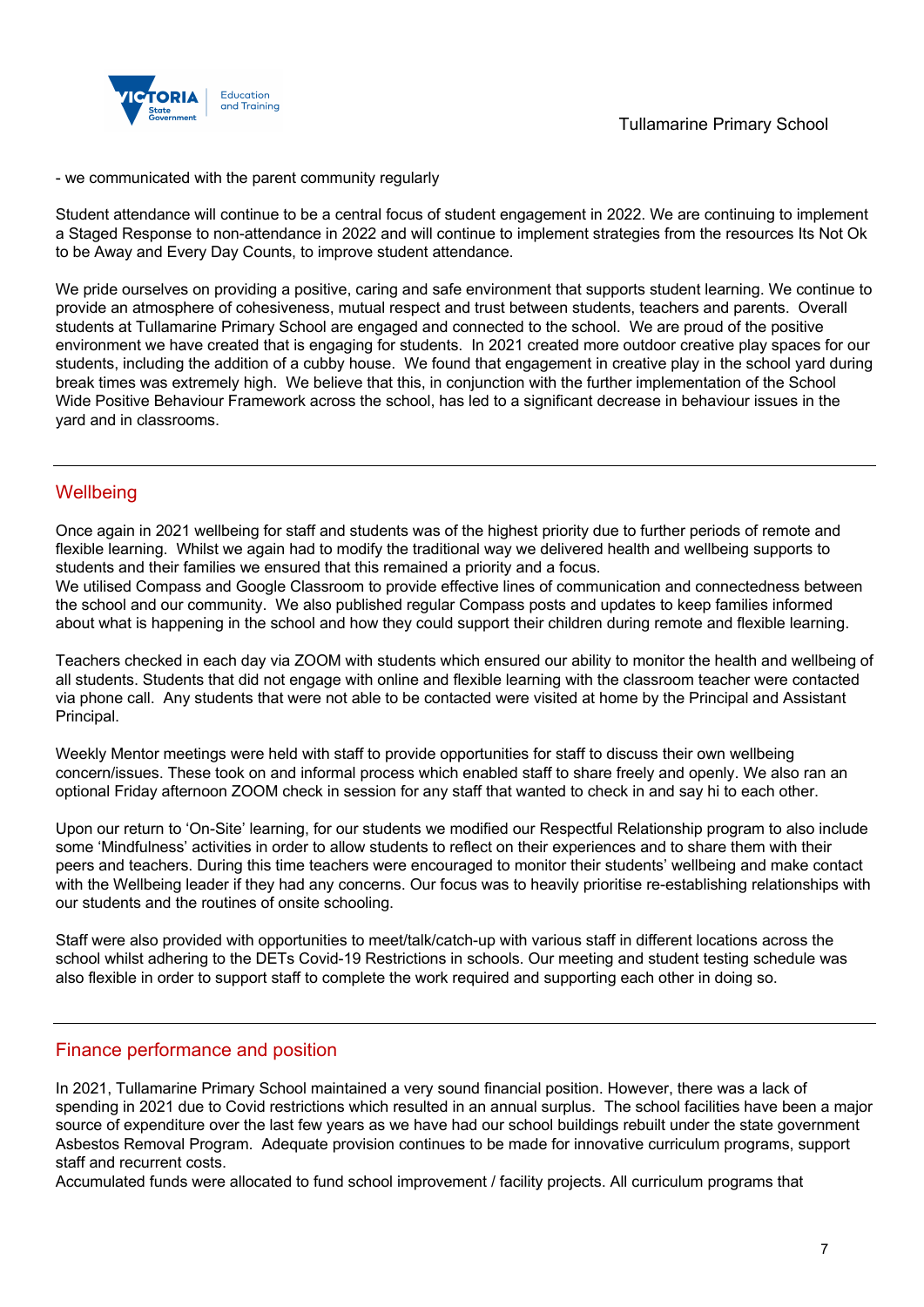

generated a surplus are directed to the following year's budget process as income. The School Council is committed to allocating locally raised funds to improve grounds, the major maintenance of facilities, and upgrading all classroom environments.

In 2021 Tullamarine Primary School was fortunate to receive a \$25,000 grant for a shade sail to be erected to create an outdoor learning space. We look forward to this project being completed in 2022.

### **For more detailed information regarding our school please visit our website at www.tullaps.vic.edu.au**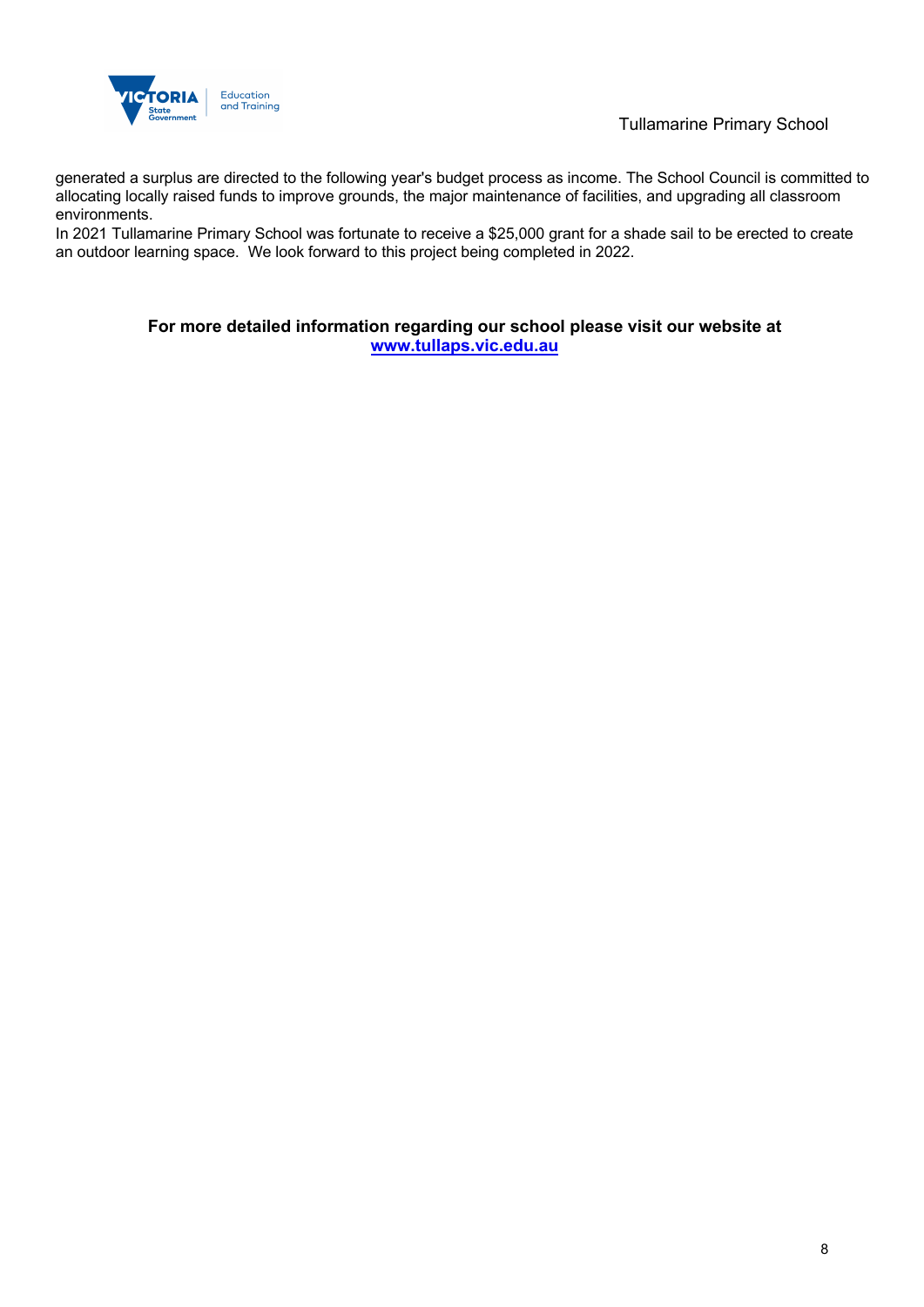

# **Performance Summary**

The Performance Summary for government schools provides an overview of how this school is contributing to the objectives of the Education State and how it compares to other Victorian government schools.

All schools work in partnership with their school community to improve outcomes for children and young people. Sharing this information with parents and the wider school community helps to support community engagement in student learning, a key priority of the Framework for Improving Student Outcomes.

Refer to the 'How to read the Annual Report' section for help on how to interpret this report.

# SCHOOL PROFILE

#### **Enrolment Profile**

A total of 279 students were enrolled at this school in 2021, 149 female and 130 male.

25 percent of students had English as an additional language and 2 percent were Aboriginal or Torres Strait Islander.

#### **Overall Socio-Economic Profile**

The overall school's socio-economic profile is based on the school's Student Family Occupation and Education index (SFOE).

SFOE is a measure of socio-educational disadvantage of a school, based on educational and employment characteristics of the parents/carers of students enrolled at the school. Possible SFOE band values are: Low, Low-Medium, Medium and High. A 'Low' band represents a low level of socio-educational disadvantage, a 'High' band represents a high level of socio-educational disadvantage.

This school's SFOE band value is: Medium

#### **Parent Satisfaction Summary**

The percent endorsement by parents on their school satisfaction level, as reported in the annual Parent Opinion Survey.

Percent endorsement indicates the percent of positive responses (agree or strongly agree) from parents who responded to the survey.



#### **School Staff Survey**

The percent endorsement by staff on School Climate, as reported in the annual School Staff Survey.

Percent endorsement indicates the percent of positive responses (agree or strongly agree) from staff who responded to the survey. Data is suppressed for schools with three or less respondents to the survey for confidentiality reasons.

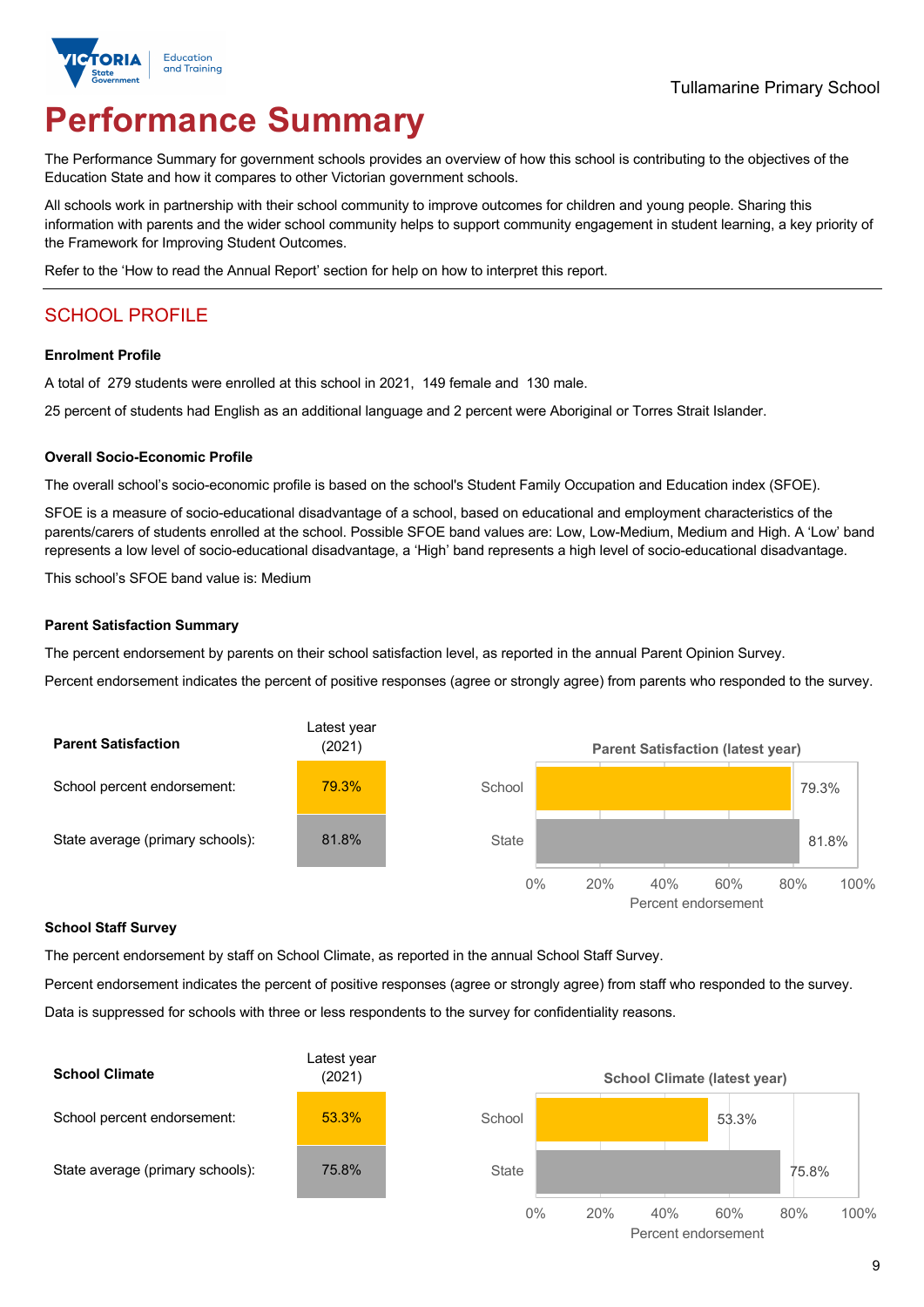

# ACHIEVEMENT

*Key: 'Similar Schools' are a group of Victorian government schools that are like this school, taking into account the school's socioeconomic background of students, the number of non-English speaking students and the size and location of the school.*

### **Teacher Judgement of student achievement**

Percentage of students working at or above age expected standards in English and Mathematics.



Percent students at or above age expected level

| <b>Mathematics</b><br>Years Prep to 6                             | Latest year<br>(2021) |
|-------------------------------------------------------------------|-----------------------|
| School percent of students at or above age<br>expected standards: | 72.5%                 |
| Similar Schools average:                                          | 81.5%                 |
| State average:                                                    | 84.9%                 |

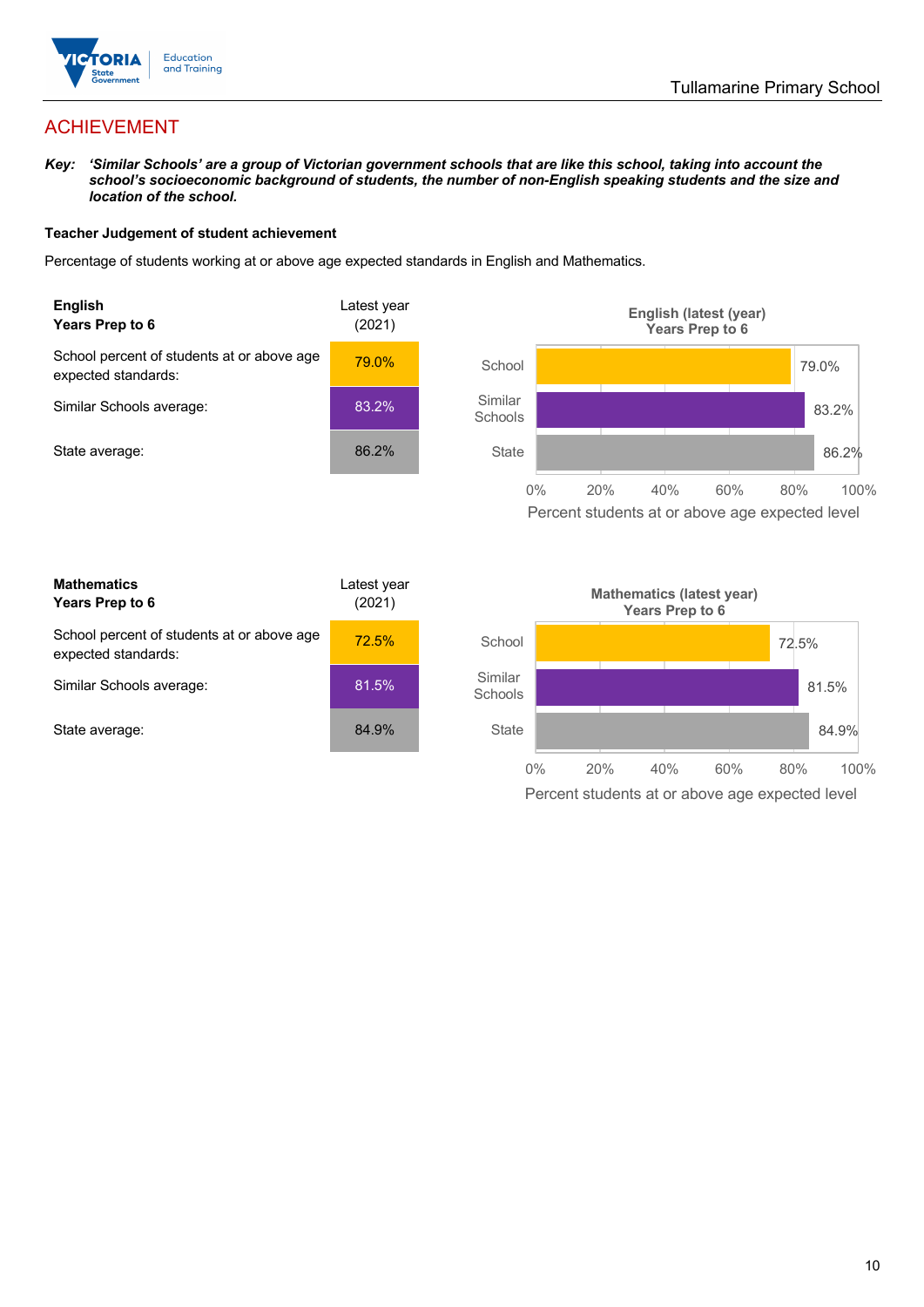

# ACHIEVEMENT (continued)

*Key: 'Similar Schools' are a group of Victorian government schools that are like this school, taking into account the school's socioeconomic background of students, the number of non-English speaking students and the size and location of the school.*

### **NAPLAN**

Percentage of students in the top three bands of testing in NAPLAN.

Note: NAPLAN tests were not conducted in 2020, hence the 4-year average is the average of 2018, 2019 and 2021 data.

| <b>Reading</b><br>Year 3                          | Latest year<br>(2021) | 4-year<br>average |                    | <b>NAPLAN Reading (latest year)</b><br>Year <sub>3</sub>                   |
|---------------------------------------------------|-----------------------|-------------------|--------------------|----------------------------------------------------------------------------|
| School percent of students in<br>top three bands: | 83.7%                 | 66.9%             | School             | 83.7%                                                                      |
| Similar Schools average:                          | 74.0%                 | 72.3%             | Similar<br>Schools | 74.0%                                                                      |
| State average:                                    | 76.9%                 | 76.5%             | <b>State</b>       | 76.9%                                                                      |
|                                                   |                       |                   | $0\%$              | 20%<br>40%<br>60%<br>80%<br>100%<br>Percent of students in top three bands |
| Reading<br>Year 5                                 | Latest year<br>(2021) | 4-year<br>average |                    | <b>NAPLAN Reading (latest year)</b><br>Year 5                              |
| School percent of students in<br>top three bands: | 67.4%                 | 59.8%             | School             | 67.4%                                                                      |
| Similar Schools average:                          | 64.3%                 | 61.6%             | Similar<br>Schools | 64.3%                                                                      |
| State average:                                    | 70.4%                 | 67.7%             | <b>State</b>       | 70.4%                                                                      |
|                                                   |                       |                   | $0\%$              | 20%<br>40%<br>60%<br>80%<br>100%<br>Percent of students in top three bands |
| <b>Numeracy</b><br>Year 3                         | Latest year<br>(2021) | 4-year<br>average |                    | <b>NAPLAN Numeracy (latest year)</b><br>Year <sub>3</sub>                  |
| School percent of students in<br>top three bands: | 57.1%                 | 51.4%             | School             | 57.1%                                                                      |
| Similar Schools average:                          | 60.6%                 | 62.3%             | Similar<br>Schools | 60.6%                                                                      |
| State average:                                    | 67.6%                 | 69.1%             | <b>State</b>       | 67.6%                                                                      |
|                                                   |                       |                   | $0\%$              | 40%<br>60%<br>80%<br>100%<br>20%<br>Percent of students in top three bands |
| <b>Numeracy</b><br>Year 5                         | Latest year<br>(2021) | 4-year<br>average |                    | <b>NAPLAN Numeracy (latest year)</b><br>Year 5                             |
| School percent of students in<br>top three bands: | 50.0%                 | 44.4%             | School             | 50.0%                                                                      |
| Similar Schools average:                          | 53.3%                 | 51.8%             | Similar<br>Schools | 53.3%                                                                      |
| State average:                                    |                       |                   |                    |                                                                            |
|                                                   | 61.6%                 | 60.0%             | <b>State</b>       | 61.6%                                                                      |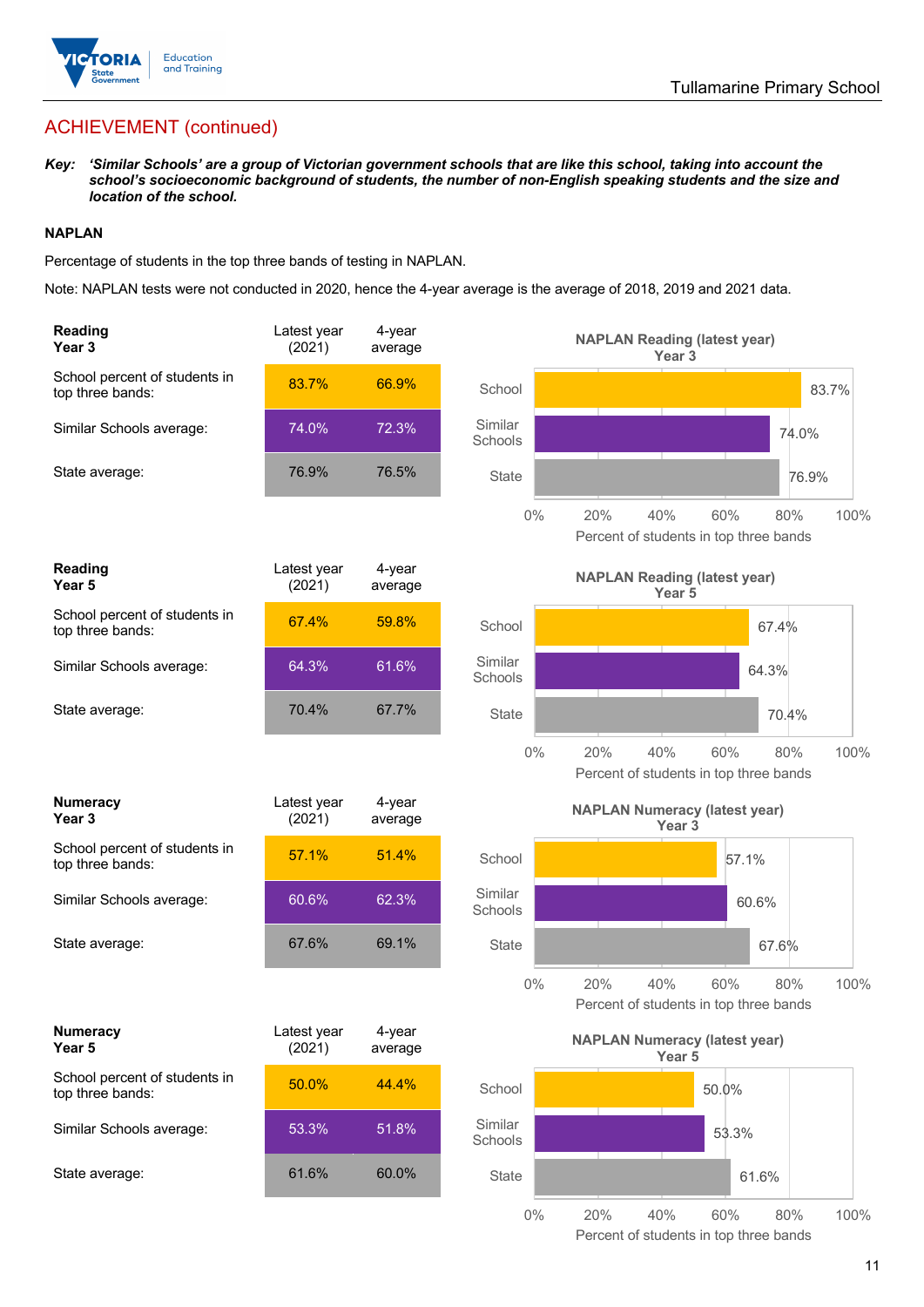

### Tullamarine Primary School

# ACHIEVEMENT (continued)

### **NAPLAN Learning Gain**

NAPLAN learning gain is determined by comparing a student's current year result relative to the results of all 'similar' Victorian students (i.e., students in all sectors in the same year level who had the same score two years prior). If the current year result is in the top 25 percent, their gain level is categorised as 'High'; middle 50 percent is 'Medium'; bottom 25 percent is 'Low'.

#### **Learning Gain Year 3 (2019) to Year 5 (2021)**



**Nation Medium Gain High Gain**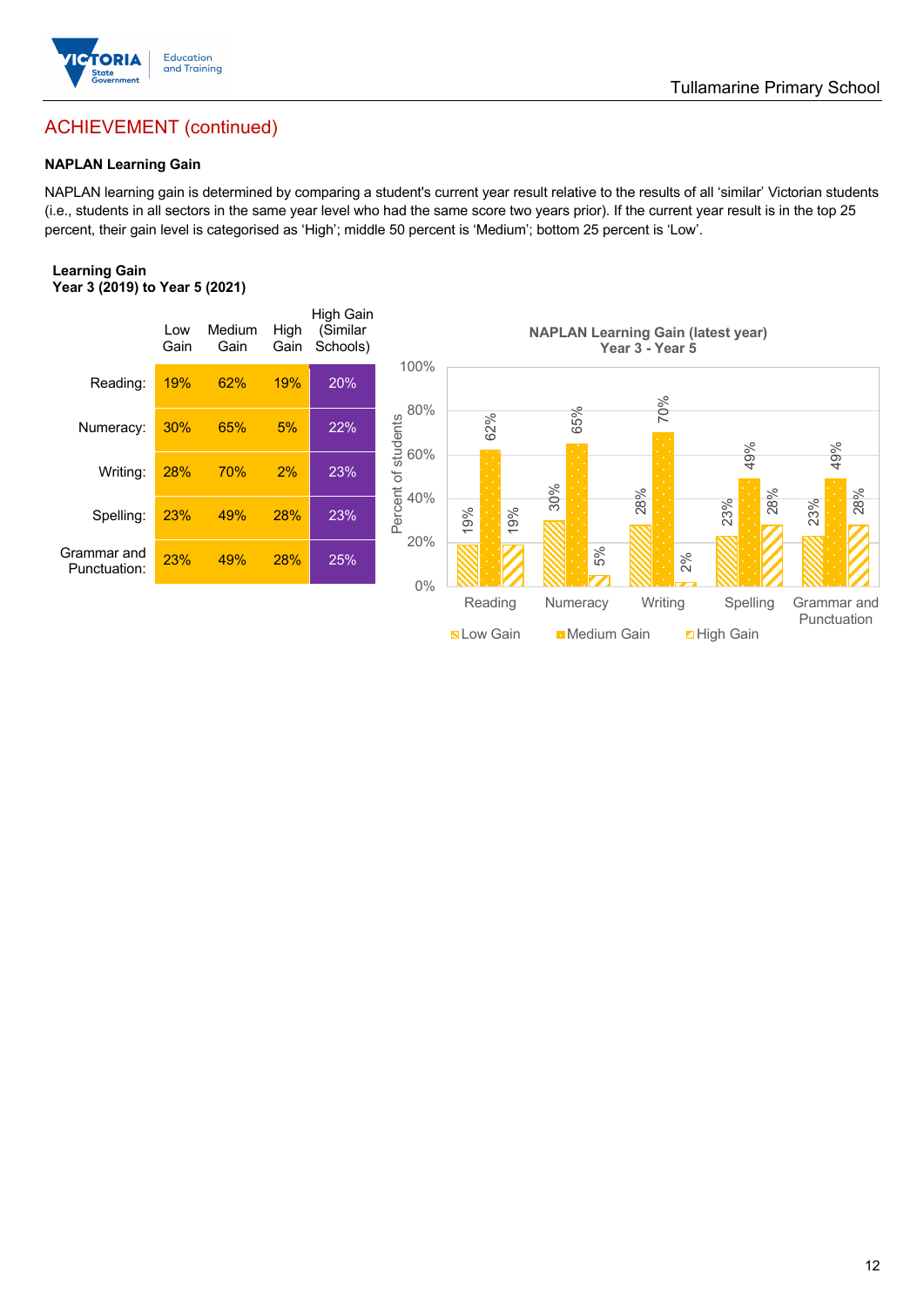

## ENGAGEMENT

*Key: 'Similar Schools' are a group of Victorian government schools that are like this school, taking into account the school's socioeconomic background of students, the number of non-English speaking students and the size and location of the school.*

### **Average Number of Student Absence Days**

Absence from school can impact on students' learning. Common reasons for non-attendance include illness and extended family holidays. Absence and attendance data in 2020 and 2021 may have been influenced by COVID-19.



### **Attendance Rate (latest year)**

|                                             | Prep | Year 1 | Year 2 | Year 3 | Year 4 | Year 5 | Year 6 |
|---------------------------------------------|------|--------|--------|--------|--------|--------|--------|
| Attendance Rate by year level<br>$(2021)$ : | 92%  | 90%    | 92%    | 90%    | 90%    | 91%    | 88%    |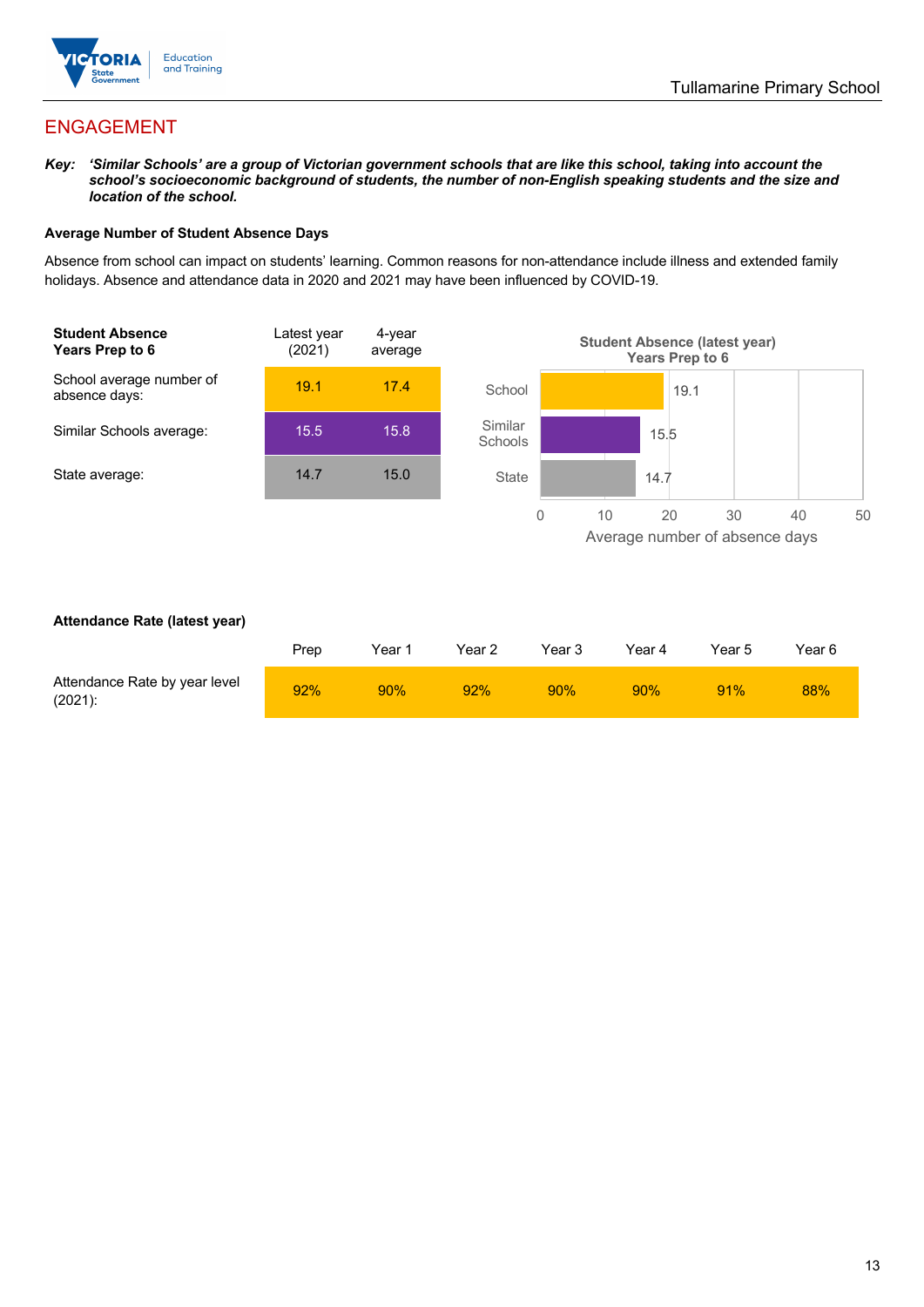

## WELLBEING

*Key: 'Similar Schools' are a group of Victorian government schools that are like this school, taking into account the*  school's socioeconomic background of students, the number of non-English speaking students and the size and *location of the school.*

#### **Student Attitudes to School – Sense of Connectedness**

The percent endorsement on Sense of Connectedness factor, as reported in the Attitudes to School Survey completed annually by Victorian government school students, indicates the percent of positive responses (agree or strongly agree).



*Due to lower participation rates, differences in the timing of the survey/length of survey period and the general impact of Covid19 across 2020 and 2021, data are often not comparable with previous years or within similar school groups. Care should be taken when interpreting these results.*



### **Student Attitudes to School – Management of Bullying**

The percent endorsement on Management of Bullying factor, as reported in the Attitudes to School Survey completed annually by Victorian government school students, indicates the percent of positive responses (agree or strongly agree).

| <b>Management of Bullying</b><br>Years 4 to 6 | Latest year<br>(2021) | 4-year<br>average |  |
|-----------------------------------------------|-----------------------|-------------------|--|
| School percent endorsement:                   | 69.9%                 | 74.9%             |  |
| Similar Schools average:                      | 76.8%                 | 78.7%             |  |
| State average:                                | 78.4%                 | 79.7%             |  |

*Due to lower participation rates, differences in the timing of the survey/length of survey period and the general impact of Covid19 across 2020 and 2021, data are often not comparable with previous years or within similar school groups. Care should be taken when interpreting these results.*

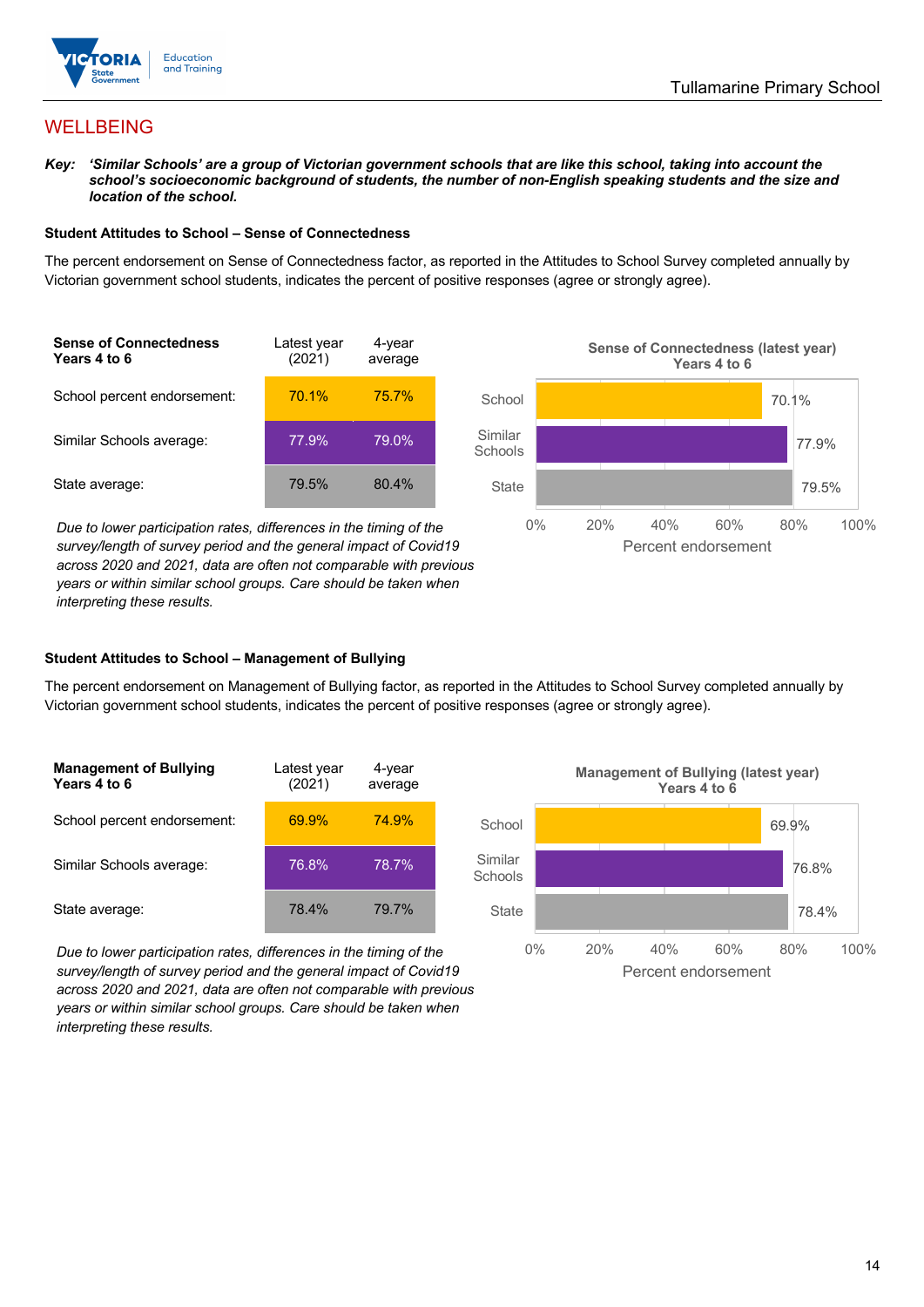

# **Financial Performance and Position**

FINANCIAL PERFORMANCE - OPERATING STATEMENT SUMMARY FOR THE YEAR ENDING 31 DECEMBER, 2021

| <b>Revenue</b>                  | <b>Actual</b> |
|---------------------------------|---------------|
| <b>Student Resource Package</b> | \$2,841,726   |
| Government Provided DET Grants  | \$387,098     |
| Government Grants Commonwealth  | \$12,093      |
| <b>Government Grants State</b>  | \$0           |
| <b>Revenue Other</b>            | \$11,639      |
| <b>Locally Raised Funds</b>     | \$116,000     |
| <b>Capital Grants</b>           | \$0           |
| <b>Total Operating Revenue</b>  | \$3,368,556   |

| Equity <sup>1</sup>                                 | <b>Actual</b> |
|-----------------------------------------------------|---------------|
| Equity (Social Disadvantage)                        | \$162,182     |
| Equity (Catch Up)                                   | \$0           |
| <b>Transition Funding</b>                           | \$0           |
| Equity (Social Disadvantage - Extraordinary Growth) | \$0           |
| <b>Equity Total</b>                                 | \$162,182     |

| <b>Expenditure</b>                    | <b>Actual</b> |
|---------------------------------------|---------------|
| Student Resource Package <sup>2</sup> | \$2,763,578   |
| Adjustments                           | (\$10,072)    |
| <b>Books &amp; Publications</b>       | \$1,709       |
| Camps/Excursions/Activities           | \$36,533      |
| <b>Communication Costs</b>            | \$2,878       |
| Consumables                           | \$66,306      |
| Miscellaneous Expense <sup>3</sup>    | \$9,103       |
| <b>Professional Development</b>       | \$15,027      |
| Equipment/Maintenance/Hire            | \$62,867      |
| <b>Property Services</b>              | \$66,500      |
| Salaries & Allowances <sup>4</sup>    | \$85,993      |
| <b>Support Services</b>               | \$44,836      |
| Trading & Fundraising                 | \$8,314       |
| Motor Vehicle Expenses                | \$0           |
| <b>Travel &amp; Subsistence</b>       | \$0           |
| <b>Utilities</b>                      | \$28,220      |
| <b>Total Operating Expenditure</b>    | \$3,181,791   |
| <b>Net Operating Surplus/-Deficit</b> | \$186,765     |
| <b>Asset Acquisitions</b>             | \$10,400      |

(1) The equity funding reported above is a subset of the overall revenue reported by the school.

(2) Student Resource Package Expenditure figures are as of 24 Feb 2022 and are subject to change during the reconciliation process.

(3) Miscellaneous Expenses include bank charges, administration expenses, insurance and taxation charges.

(4) Salaries and Allowances refers to school-level payroll.